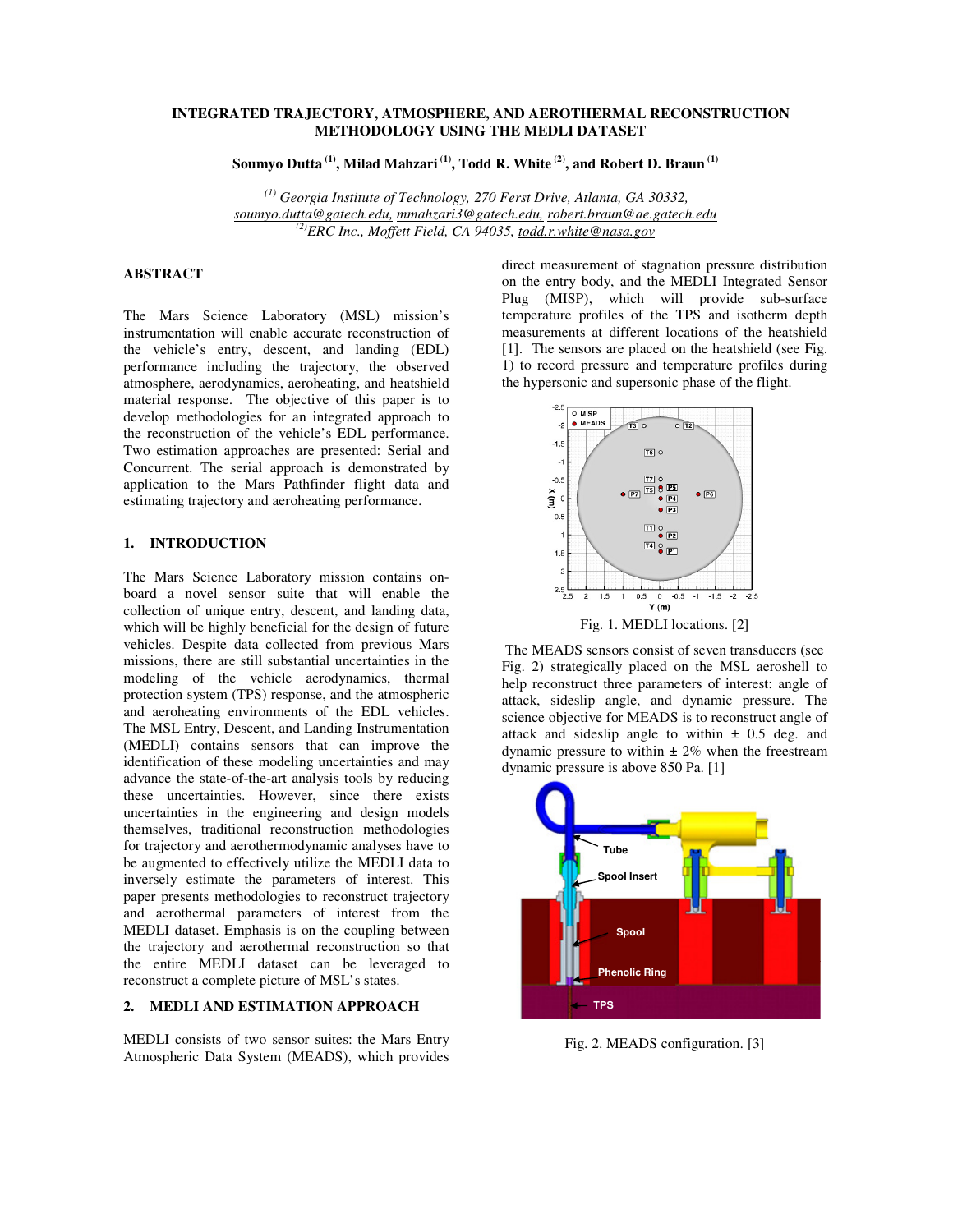The MISP sensors (see Fig. 3) consist of seven plugs with four embedded thermocouples (TC) each to measure the in-depth temperature history through the heatshield. The plugs are made from the heatshield TPS materials. The Hollow aErothermal Ablation and Temperature (HEAT) sensor measures the progress of a 700 °C isotherm through the TPS during entry and descent.



Fig. 3. MISP configuration.

The data from both sensor suites, together with other on-board sensors like the inertial measurement unit (IMU) and the radar altimeter, will allow the reconstruction of the flight trajectory, atmospheric and aerothermal environment, and the TPS material response and flight aerodynamics parameters. Traditionally, the reconstruction process for the trajectory has been separate from the estimation of heating and TPS material response parameters.

However, since in reality there is some coupling between the trajectory and aerothermodynamics of the vehicle, this paper demonstrates two approaches where this coupling is used to reconstruct parameters of interest using the entire MEDLI dataset at the same time. The first approach, termed *serial* reconstruction, utilizes a very loose coupling between MEADS and MISP reconstruction. The second approach, called *concurrent* reconstruction, attempts to estimate both trajectory and heating parameters simultaneously in a format where there is very close coupling between MEADS and MISP data. The reconstruction of EDL trajectory and heating parameters in an integrated fashion has received little attention in literature, so these methodologies are very novel to this field.

#### **3. SERIAL RECONSTRUCTION**

Serial reconstruction technique consists of doing the trajectory and atmosphere reconstruction first, and then using these estimated quantities for aerothermal and TPS material response parameter estimation. Fig. 4 shows the flow of information in this reconstruction process. The link between the trajectory and atmosphere reconstruction and the aerothermal and TPS response reconstruction is served by a nominal heating environment that is generated using Computational Fluid Dynamics (CFD) and the estimated trajectory and atmosphere.



Fig. 4. Flow diagram of serial reconstruction.

Serial reconstruction process keeps the trajectory, aerothermal, and material response parameter estimation process independent of each other. Although CFD provides a loose coupling between the two estimation procedures, on the whole the two processes are separate from each other and can thus use tried and tested methods in the fields of trajectory and state estimation and heating-related Inverse Parameter Estimation (IPE). The individual parts of the serial reconstruction methods are described below.

# **3.1 Trajectory, atmosphere, and aerodynamic reconstruction**

Trajectory reconstruction for the MEADS dataset is done using a *statistical* estimation algorithm that creates an initial guess of the trajectory states using equations of motion and then corrects the guessed states using the data from the sensors, namely IMU, radar altimeter, and the MEADS pressure measurements. The state variable for the estimator can be augmented to include atmospheric parameters in addition to trajectory states. Finally, the reconstructed results can be used to calculate the aerodynamic coefficients, especially if IMU data is available. Fig. 5 shows the flow of information for the trajectory, atmosphere, and aerodynamic reconstruction.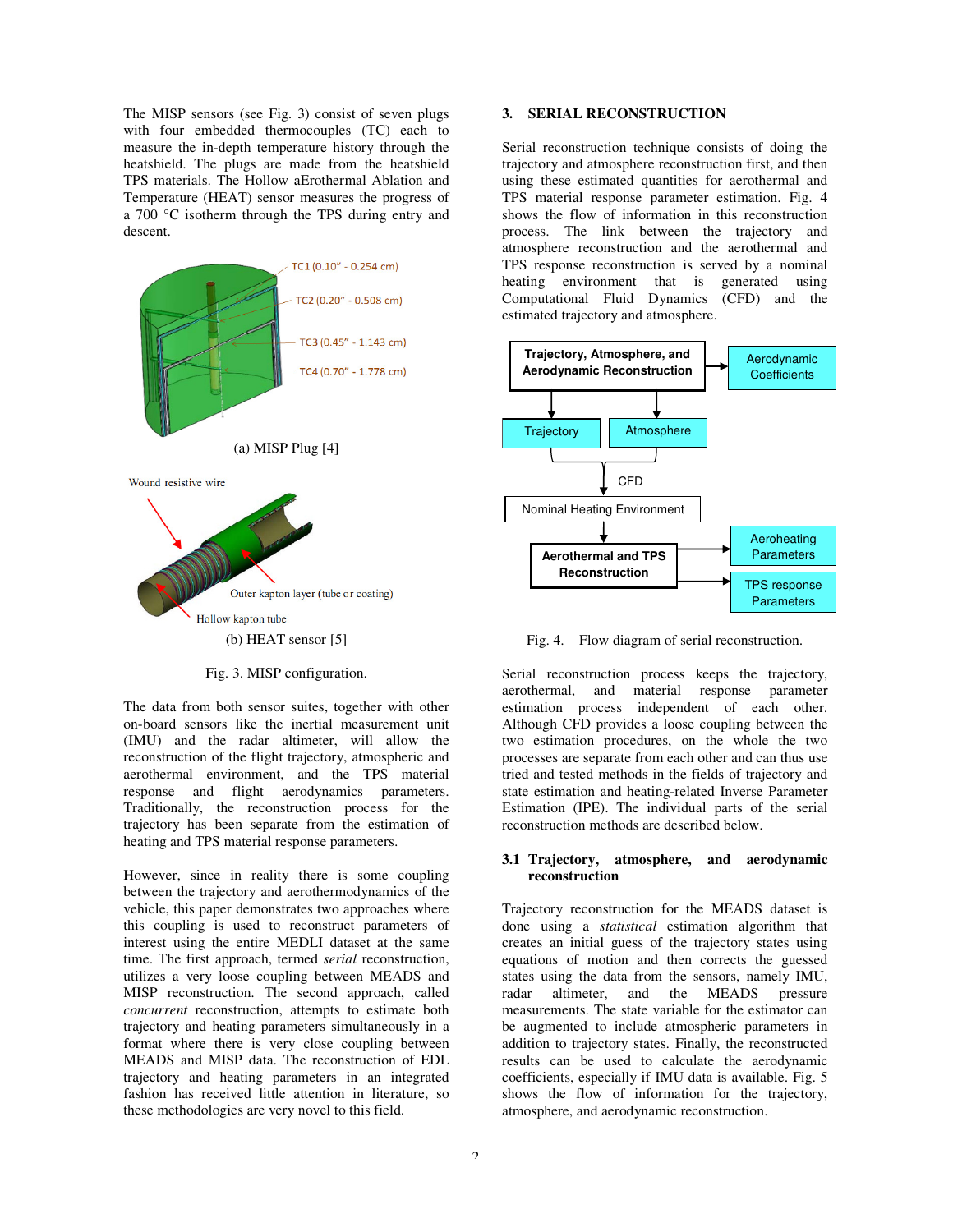

Fig. 5. Flow diagram of the trajectory, atmosphere, and aerodynamic coefficient reconstruction process.

The statistical reconstruction process described above has been demonstrated in the literature [3], [6]-[11] for Mars EDL applications. The statistical estimator of choice has been the Extended Kalman Filter (EKF), which is a non-linear modification of the Kalman filter to estimate mean and variance of the state variable. The EKF propagates the state variable and its variance from the initial condition to the end time using dynamic, process equations (equations of motion and equations of state for trajectory and atmospheric parameters). The propagated state is adjusted at each time there is data available by the EKF using a combination of the uncertainty of the data and the residual between the data and predicted measurements based on currently estimated states. Ref. [11] also uses an Unscented Kalman Filter (UKF) since UKF has been shown in literature to have better state and uncertainty estimation capability than the EKF.

Usually, the data is processed in a forward direction, i.e. the estimation process starts from atmospheric interface and progresses until touchdown. However, the estimate of the states can be improved if the data is also processed in a backward direction, i.e. starting the estimation from touchdown and progressing to atmospheric interface. The backward run starts at the end of the forward run and usually has a lower uncertainty (and higher accuracy) in the state estimate. Refs. [8] and [11] shows the details regarding the trajectory reconstruction including the equations of motion, measurement models, and the estimation algorithms.

### **3.2 Nominal heating environment generation**

The next step is to calculate the vehicle's surface heating based on the reconstructed trajectory and atmosphere. This nominal aerothermal environment will serve as an initial guess for the aerothermal and TPS reconstruction effort. It also provides a baseline to

which the reconstructed environments can be compared. The surface heating is characterized by many parameters and not all of these parameters can be estimated simultaneously, but nominal heating environment calculation will provide improved baseline values for the parameters that will not be estimated. The vehicle's aerothermal environment is calculated using CFD tools such as the NASA code, Data Parallel Line Relaxation (DPLR) [12]. The CFD simulations is performed on a subset of the reconstructed trajectory points.

# **3.3 Aerothermal and TPS material response reconstruction**

In the direct design approach, once the surface heating boundary conditions are calculated using CFD, a material response code such as NASA's Fully Implicit Ablation and Thermal response (FIAT) [13] program is used with the TPS material properties to calculate the thermal response of the heatshield. However, there are substantial uncertainties associated with both surface heating prediction and TPS material response; thus, simultaneous estimation of all these parameters from flight data is not possible. For the analysis of MEDLI data, the "TC Driver" approach is used to address the estimation of both surface heating and material properties. Fig. 6 shows a diagram of aerothermal and TPS reconstruction methodology using this approach.



Fig. 6. Flow diagram of the aerothermal and TPS reconstruction using the TC driver approach.

In the TC driver approach, the surface heating problem is decoupled from the in-depth heat transfer problem by using the data from the top TC as the boundary condition and the solving the simpler heat conduction problem for the TPS block below that TC. This way temporarily one can eliminate the surface boundary conditions and their effect on the material response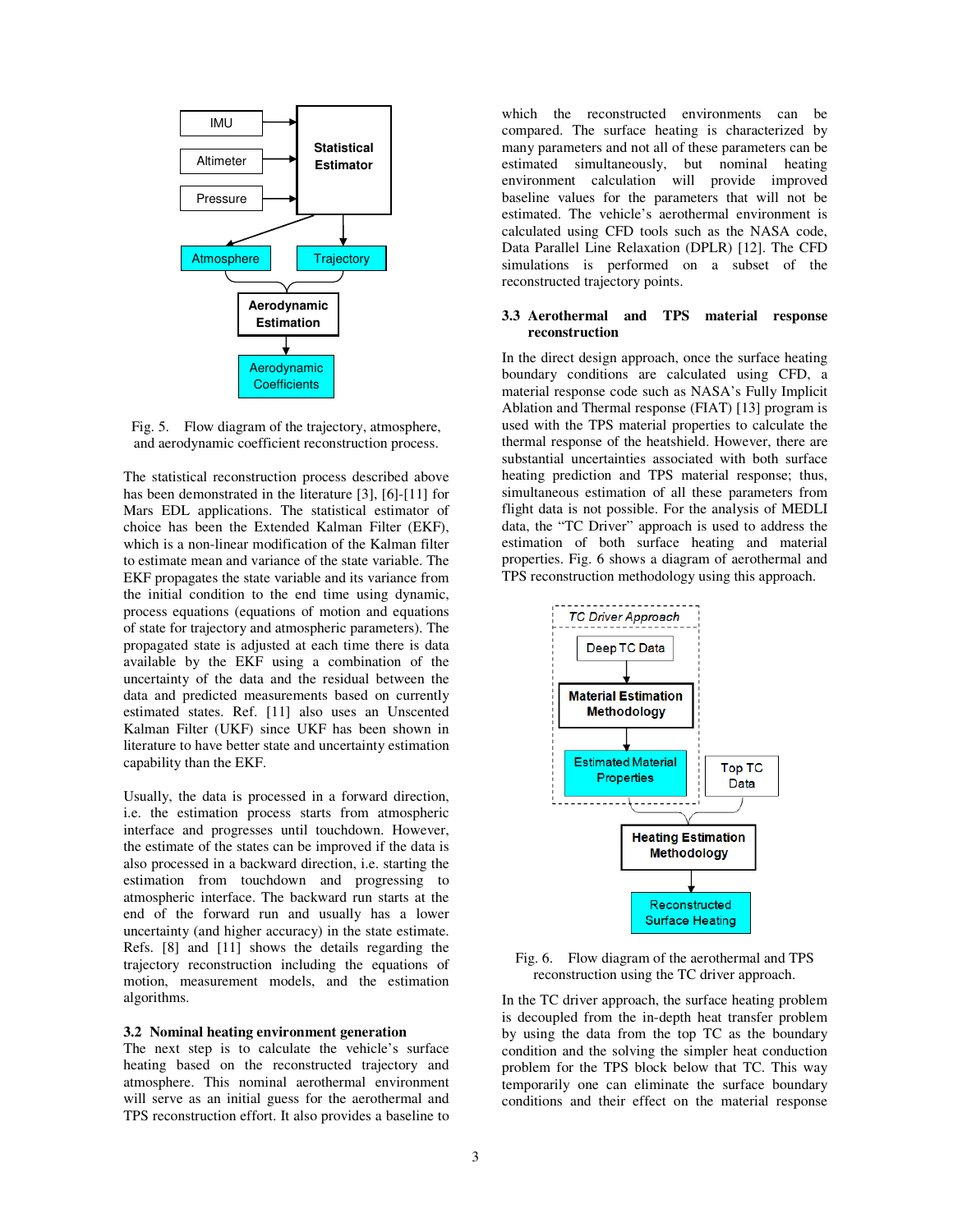below the top TC and then estimate material properties from the remaining deeper TC data using IPE methods. These methods estimate the material properties by minimizing the difference between thermal response predictions and the flight data [14], [15]. Ref. [16] introduces a methodology where Monte Carlo and sensitivity analyses are used to determine what material properties need to and can be estimated from the TC data.

Once the material properties are updated with a new estimate, the normal ablation problem can be solved and the top TC data is used to estimate the surface conditions using inverse methods. For an ablative material, many complex physical and chemical processes occur at the surface. Therefore, the surface heating is characterized by many time-dependent parameters such as convective heat transfer coefficient,  $C_H$ , recovery enthalpy,  $H_R$ , and other parameters characterizing surface ablation. As not all of these parameters can be reconstructed concurrently, in this study, only the surface heat transfer coefficient is estimated, as it is the most dominant parameter characterizing the incoming convective heating. Once the  $C_H$  profile is reconstructed, the associated net surface heat rate can be calculated from the other parameters. Ref. [17] explains the inverse methods used for heating estimation and investigates their performance using simulated MISP data. The Gauss-Newton whole-time domain, least-squares method in conjunction with Tikhonov first-order regularization technique is applied to the problem [18], [19].

The methodology proposed here only employs the TC data. The isotherm sensor is undergoing a testing and calibration program to better characterize its performance and thus HEAT data is not used in this analysis. In the future, the results of these calibration tests will enable TPS recession estimation from flight data. The isotherm sensor can then be also used as an independent verification of the TC data.

# **4. CONCURRENT RECONSTRUCTION**

The concurrent reconstruction process requires a mechanism to estimate trajectory-related parameters and aeroheating-related parameters at the same time. Typically, trajectory and atmosphere parameters are estimated using a state estimation algorithm, i.e. the estimation requires dynamic, process equations [20], while aerothermal parameters usually cannot be described by dynamical equations but are still functions of the atmospheric and trajectory states. Therefore, an integrated reconstruction algorithm still has to maintain the coupling between trajectory, atmosphere, and aeroheating parameters.

Inverse state and parameter estimation algorithms can be loosely classified into two categories: sequential in time approach (the estimate progresses by processing one measurement at a time) or a whole-time domain approach (all measurements are processed together as a batch at the same time). As described earlier, the literature does not contain a lot of information about doing concurrent trajectory, atmosphere, and aeroheating-related reconstruction. However, this paper proposes two types of concurrent estimation methodologies to specifically reconstruct MEDLI-type data. Each of the two methods utilize the general nature of traditional sequential in time and whole timedomain type of estimation methods to construct a methodology suited for the unique datasets of the Mars EDL reconstruction problem.

Unfortunately, a caveat of this type of reconstruction methodology is that the aerodynamic coefficient reconstruction and the TPS material property estimation cannot be in the loop and that these two types of parameters have to be estimated off-line. The TPS material properties can be reconstructed using the TC Driver approach described in an earlier section. Then this updated TPS material response model can be used for the aerothermal reconstruction in the concurrent reconstruction method. The aerodynamic coefficients can be calculated at the end of the concurrent reconstruction method using the estimated trajectory and atmosphere.

The sequential in time approach to concurrent reconstruction is described below in Fig. 7. The dynamic equation section of the methodology consists of equations of motion to propagate trajectory and atmospheric states [9]. This process will appear in the whole time-domain approach as well, but in this case, the propagation occurs over a small time frame between two measurements (the times are denoted here by the index k). The propagated trajectory and atmosphere can be used to generate a nominal heating environment. Typically, CFD simulations are used in this step to generate the heating environment, but for concurrent reconstruction techniques, this process has to be expedited. Thus, NASA-developed engineering tools, such as the Configuration Based Aerodynamics (CBAERO) model [21], anchored to *a priori* generated CFD points can give a nominal estimate of the heating environment.

Next, the nominal estimate of the states will be used together with measurement models and simulations to generate predicted measurement values for the MEADS, MISP, IMU, radar altimeter data. The MISP data is generated using the FIAT tool described earlier. Note that the models for the trajectory states and aeroheating states are decoupled at this point.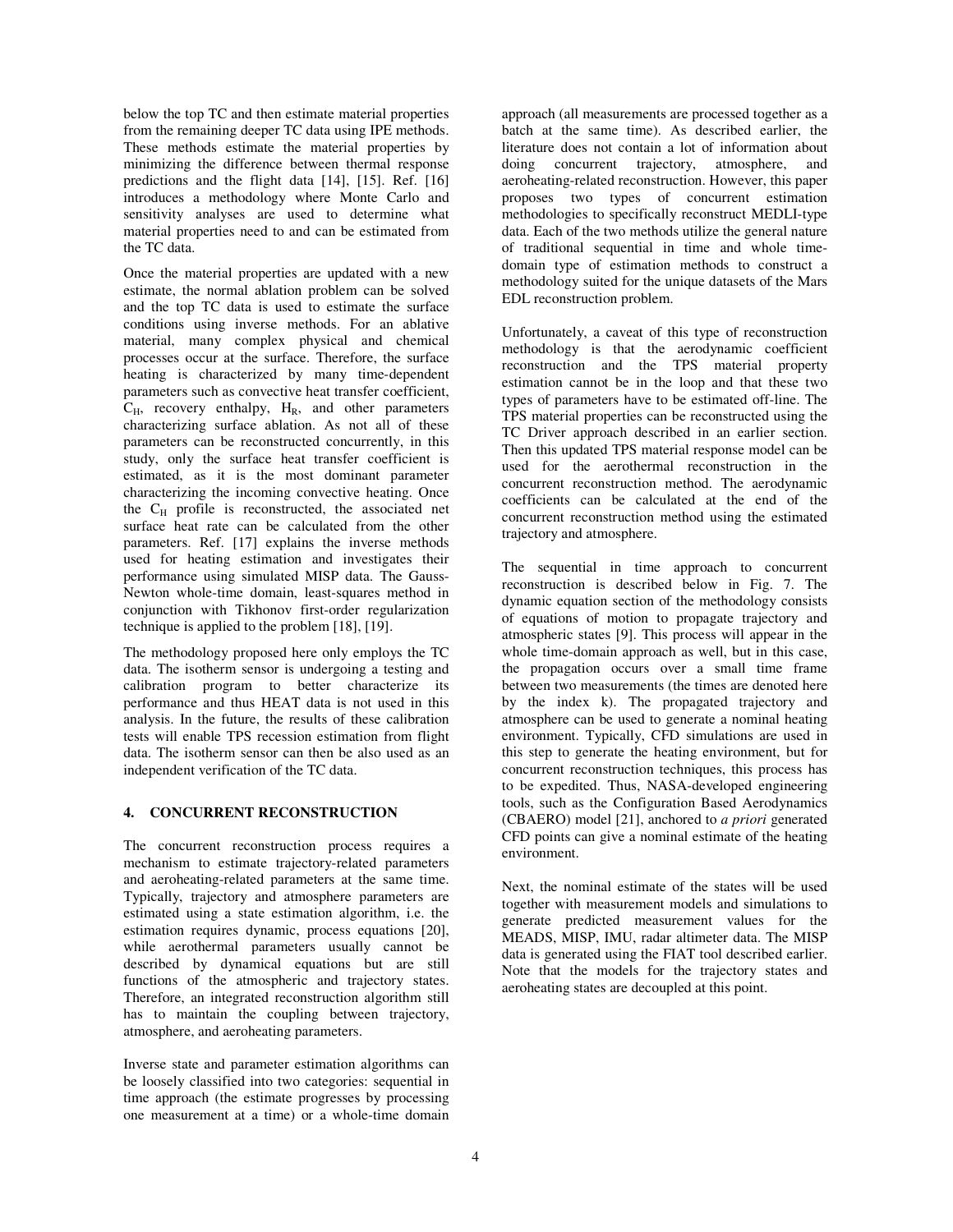

Fig. 7. Flow diagram of the sequential in time technique of concurrent reconstruction.

The inverse analysis methods for the two types of states are also different in this case. The trajectory and atmospheric states can be reconstructed sequentially by using a statistical estimation algorithm, such as Kalman filters [9], as described in an earlier section. The aeroheating parameters are reconstructed using a sequential estimation methodology proposed by Beck et al. [18], called the function specification method. Specifically, Beck's future-time algorithm will be used for the estimation of surface heating conditions from the TC data. This method estimates surface heating at any given time using measurements from a specified future time window. The number of future time steps used in this process will determine the level of regularization used. Similar to Kalman filtering techniques, this method is sequential in nature and fits well within the sequential, concurrent estimation methodology proposed here.

The flow diagram of the whole-time domain approach to concurrent reconstruction is shown in Fig. 8. The dynamical equations are now used to provide a nominal estimate of the trajectory and atmosphere for the whole time frame of the dataset and this estimated trajectory and atmosphere is used with CBAERO to create a nominal heating environment for the whole trajectory. However, for the whole-time domain

approach, this step is only conducted once. The initial nominal estimate of the states are used to generate predicted measurement values and then a least-squares filter (batch-type filter in estimation theory literature) uses the predictions and the actual data to reconstruct both the trajectory and aeroheating states at the same time. The estimated trajectory and atmosphere are used in conjunction with CBAERO to update the nonestimated heating parameters, such as recovery enthalpy, while the estimated heating parameters, like surface heat transfer coefficient, are updated by the least-squares filter not CBAERO. All of the estimated parameters are then fed back into the measurement models and the process is continued until the residual between the predicted and actual data converges.



Fig. 8. Flow diagram of the whole-time domain technique of concurrent reconstruction.

The concurrent reconstruction methodology tries to bridge the divide between state estimation methods used for trajectory reconstruction and parameter reconstruction techniques traditionally used for aeroheating reconstruction. Approaches similar to the methods described in this section are rare in the literature, so it is unknown how well the two methods will fare for an actual reconstruction process. However,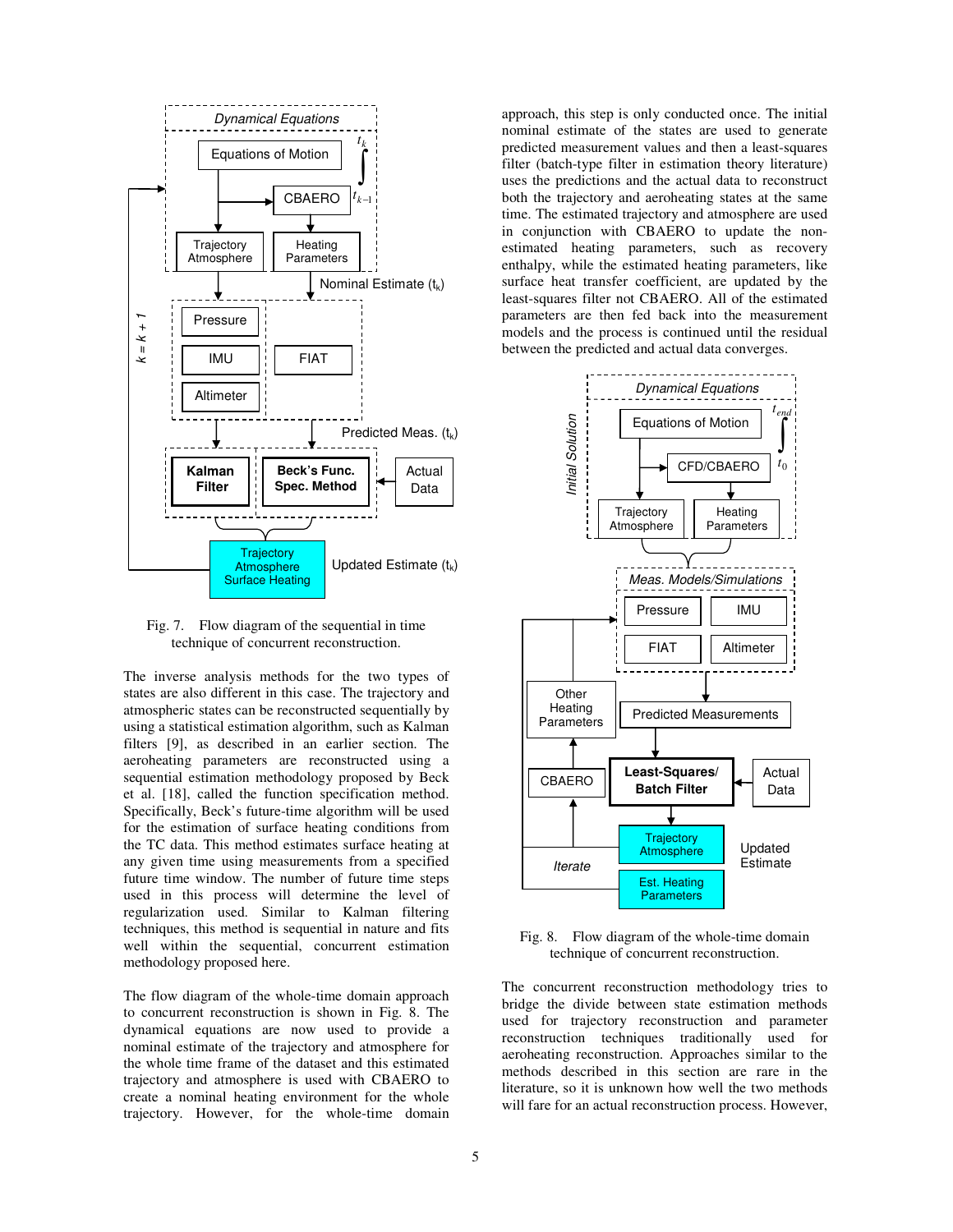due to the coupling between trajectory and aeroheating that exists in real life, it is hoped that preserving the coupling in the estimation methodology will allow for an improved reconstruction from the MEDLI data. Unlike the serial reconstruction methodology, the concurrent methodology has not been implemented for a simulated or an actual dataset. Work is currently being conducted so that this methodology can be used for the actual MEDLI dataset reconstruction.

# **5. SERIAL RECONSTRUCTION RESULTS – MARS PATHFINDER**

Due to the unavailability of the actual MEDLI data at the time of the publication of this paper, the serial reconstruction methodology is demonstrated using the Mars Pathfinder dataset. Unlike MSL, Pathfinder did not have a MEDLI dataset. However, it did have an onboard IMU and radar altimeter and the vehicle contained instrumentation that provided measurements of the SLA heatshield subsurface temperature at different locations. Thus, there is enough information to reconstruct the vehicle's trajectory and Mars' atmosphere on day of the flight and then use this information to reconstruct the aeroheating conditions using the temperature profile dataset.

The Mars Pathfinder aeroshell was instrumented with nine type-K thermocouples and three platinum

resistance thermometers (PRT) that provided a history of subsurface temperature on the aeroshell. Fig. 9

shows the location of the temperature probes, while Table 1 summarizes the vehicle entry state used for the trajectory reconstruction. See Refs. 6 and 23 for more details regarding Pathfinder's EDL sequence.



Fig. 9. The locations of the nine thermocouples (TC) and three PRTs on the Mars Pathfinder aeroshell [22].

| Table 1. Mars Pathfinder entry state [23]. |  |
|--------------------------------------------|--|
|--------------------------------------------|--|

| <b>State</b>                 | Value           |
|------------------------------|-----------------|
| Radius                       | 3522.2 km       |
| Areocentric latitude         | 22.6303 deg.    |
| Longitude                    | 337.9976 deg.   |
| Velocity (inertial)          | 7.2642 km/s     |
| Flight-path angle (inertial) | $-14.0614$ deg. |
| Azimuth angle (inertial)     | 253.1481 deg.   |

#### **5.1 Trajectory reconstruction results**

The reconstructed altitude history of Mars Pathfinder is shown below in Fig. 10. Reconstruction results from the work of Spencer et al. [23], a NASA reconstruction, has been included for comparison. As mentioned before, the trajectory reconstruction methodology used in this paper processes the flight data in forward and then in a backward direction. The ensuing difference in the altitude profile is clearly visible in Fig. 10b. The Mars Pathfinder dataset consisted of IMU data from entry to landing as well as more accurate (i.e. with less measurement uncertainty) radar altimeter information near the landing site. Hence, one can see a sharp discontinuity in the estimated altitude of the forward run and the Spencer et al. estimate when the radar altimeter information becomes available. This discontinuity is of course not physical, and thus the backward estimate provides a smoother and more believable (and probably more accurate) time history for Pathfinder's altitude since it improves upon the estimate of the forward run.



<sup>(</sup>b) Zoomed-in view of altitude

Fig. 10. Altitude above landing site for Mars Pathfinder.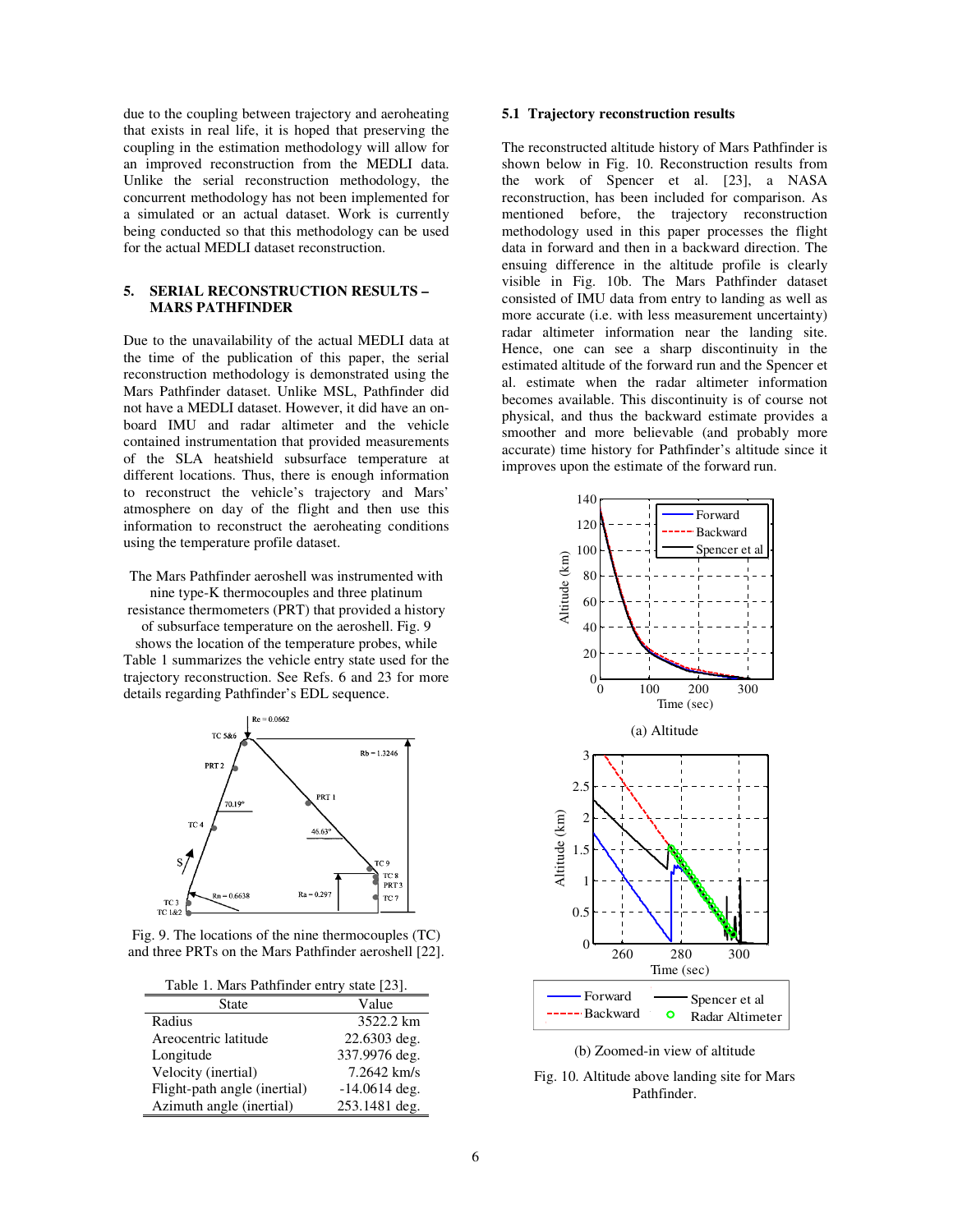Fig. 11 shows the estimated velocity and Fig. 12 shows the estimated flight-path angle by the backward run and Spencer et al. There is a negligible difference in the estimated states between the two sources.



Fig. 11. Atmosphere-relative velocity history for Mars Pathfinder.



Fig. 12. Atmosphere-relative flight-path angle for Mars Pathfinder.

The day of flight atmospheric conditions for this dataset were not calculated in the statistical filter since Pathfinder did not have a MEADS-type dataset. Hence, traditional atmosphere reconstruction process, where aerodynamic force coefficient knowledge is assumed to be known, was used to estimate the atmospheric density. Ref. [9] explains in detail how such atmospheric reconstruction was done in lieu of MEADS-type dataset. The estimated atmospheric density is compared in Fig. 13 with an independent reconstruction conducted by the Mars Pathfinder Atmospheric Structure Investigation/Meteorology (ASI/MET) program [24]. The two estimated densities compare very well with each other. Note that both reconstructions end at an altitude well before the landing location. This is due to the high uncertainty of the parachute drag coefficient, which in turn deteriorates the density calculation, and is discussed in detail in Ref. [9].



**5.2 Aerothermal environment prediction** 

Milos et al. [21] performed CFD calculations and heatshield material response analysis for the Pathfinder vehicle and compared their TPS thermal response results directly to the flight data. No inverse reconstruction based on the flight data was attempted by that study. Mahzari et al. [25] conducted new CFD simulations and material response using updated CFD tools and ablation models. In addition to a direct comparison to the flight data, they performed inverse analysis to reconstruct Pathfinder's surface heating from the flight data. The CFD and reconstruction results given in this paper are taken from this study.



Fig. 14. Pathfinder flowfield temperatures at the peak heating  $(t = 65 \text{ sec})$ .

Pathfinder's nominal aerothermal environment is calculated using the NASA CFD code DPLR based on the reconstructed trajectory shown in the previous section. CFD simulations are performed on a subset of those trajectory points. Fig. 14 and Fig. 15 show the Pathfinder flowfield temperature and surface heat flux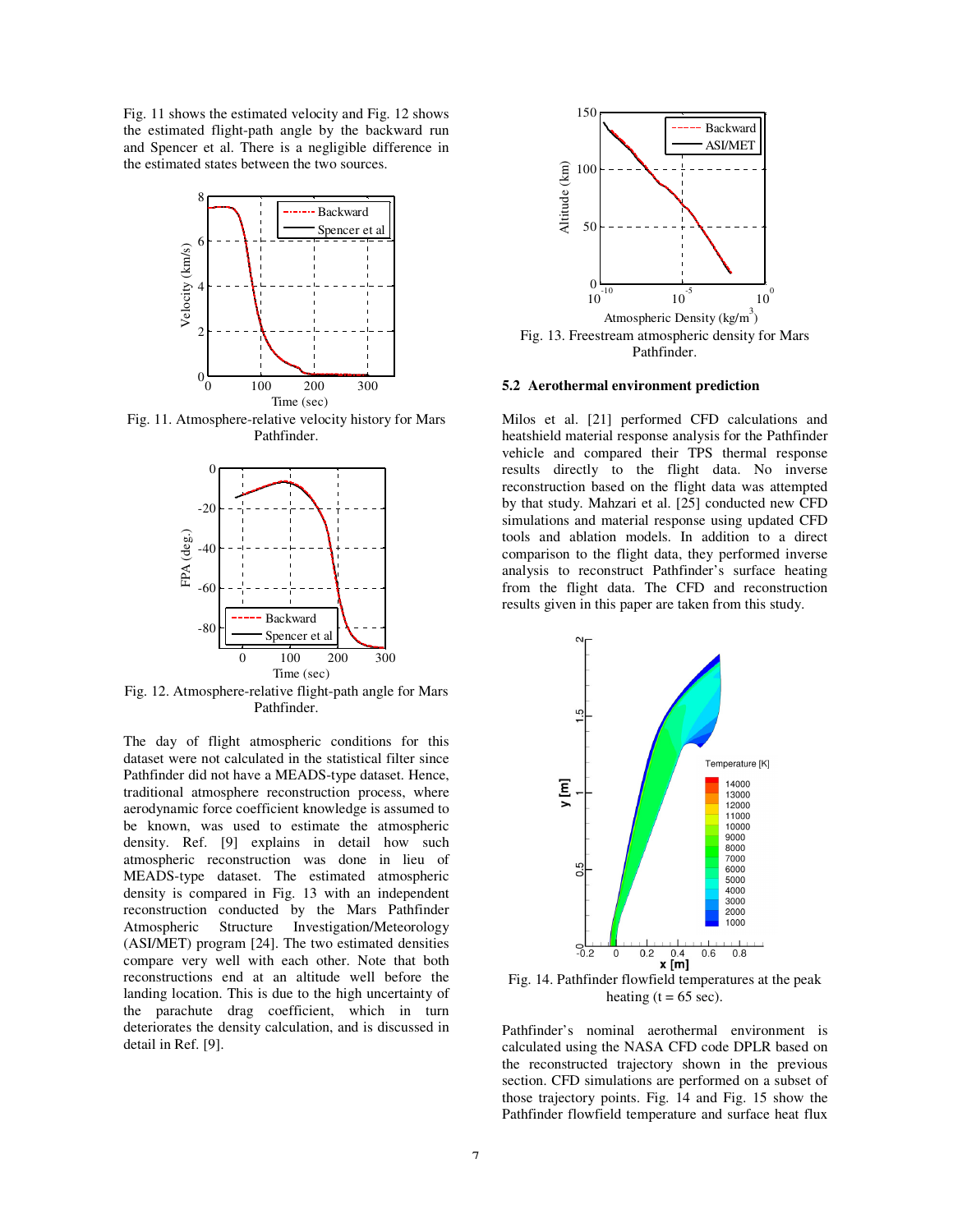at the peak heating time. The simulations were performed both for laminar and turbulent flows. Surface conditions for material response simulations, such as  $C_H$ ,  $H_R$ , and pressure, are extracted from the CFD solutions and are then fitted in time with tight monotonic cubic splines. These surface conditions become inputs to the FIAT material response code that is used in the direct material response calculation and inverse reconstruction. Ref. [25] provides more details on the CFD methodology and results.



Fig. 15. Pathfinder surface heat flux at peak heating for both laminar and transition to turbulence models.

#### **5.3 Aerothermal reconstruction**

The CFD-calculated boundary conditions are used with the material response code to calculate the heatshield in-depth temperatures and are then compared to the flight data. In addition to this direction comparison, an inverse analysis can be performed to reconstruct the surface conditions by minimizing the difference between FIAT predictions and flight data. Ref. [25] explains in details how this inverse analysis was performed for the Pathfinder entry vehicle at the stagnation and shoulder locations. The results shown here are for the stagnation point analysis only.

The TC driver approach proposed earlier for the analysis of MISP data and the reconstruction of both material properties and surface heating cannot be used for the Pathfinder problem. At the stagnation point, Pathfinder had only two TC's: one at the bondline and the other midway through the TPS. The bondline TC measurements did not match the general trend of model predictions and were not used for the inverse analysis (see Refs. [21] and [25]). Only the mid-TPS TC measurements are available for the inverse analysis; therefore, only surface heating reconstruction can be performed and the material properties are assumed to be known and fixed.

As explained earlier, among the parameters that characterize surface heating, only the time-dependent surface heat transfer coefficient profile,  $C_H$ , is estimated here while the other parameters are fixed to the calculated values of the nominal CFD results. The estimation is performed using the Gauss-Newton leastsquares minimization method in conjunction with Tikhonov regularization technique. These methods are based on the adjustment of the  $C_H$  profile in order to minimize an ordinary least-squares objective function, which is equal to the sum of the square of errors between FIAT predictions and flight data. The CFDcalculated  $C_H$  profile is first taken as the initial guess and heatshield temperature predictions are calculated using FIAT. Then, the inverse algorithm adjusts the  $C_H$ profile in order to minimize the objective function. This process is done iteratively until a good match between the data and FIAT predictions is achieved and a converged  $C_H$  solution is obtained. However, inverse problems are ill-posed which results in the presence of non-physical oscillations in the estimated  $C_H$  profile [18]. Therefore, regularization techniques are employed to alleviate such oscillations and produce a smooth estimate [19].

Fig. 16-Fig. 18 show the estimation results for the Pathfinder's stagnation location. The red trace shows the prediction from the nominal CFD heating environments, while the blue traces show the predicted measurements corresponding to the inversely reconstructed heating environment. In Fig. 16, it can be observed that the FIAT predictions based on the nominal CFD environments follow the general trend of the flight data but have slightly over predicted values than the measured temperatures. It is clear that  $C_H$ inverse estimation provides a much closer match between the data and FIAT predictions.



Fig. 16. Pathfinder's stagnation FIAT predictions compared to the data for the nominal and inversely estimated heating environments.

Fig. 17 shows the residual of the nominal and inverse estimate FIAT temperatures with respect to the flight data. It can be observed that the error after  $C_H$ estimation has been reduced to within 7 K as compared to the original 35 K.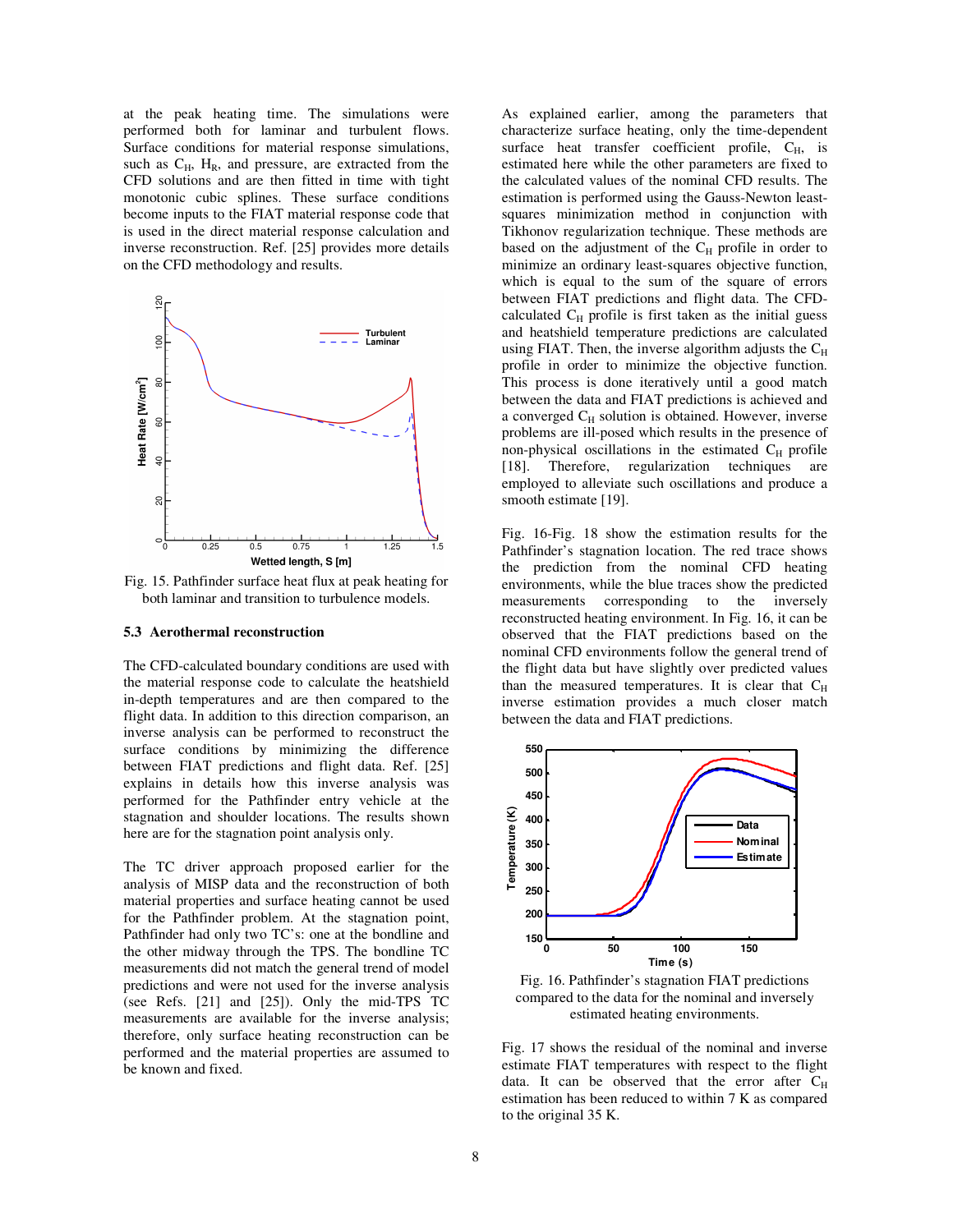

Fig. 17. Residual of FIAT temperature predictions with respect to flight data.

Fig. 18 illustrates the reconstructed  $C_H$  profile compared to the nominal CFD-calculated profile. The close match between the data and thermal response code predictions is achieved by reducing the pre-pulse and post-pulse  $C_H$  to very small values while slightly increasing the peak. This makes intuitive sense as CFD tools are generally accurate in the pulse regions but not necessarily in the off-pulse regions. See Ref. [25] for a more in-depth discussion about the aerothermal analysis results.



Fig. 18. The reconstructed  $C_H$  profile for the Pathfinder vehicle's stagnation location.

# **6. FUTURE WORK**

The methodologies developed in the paper will be applied to the MEDLI data after MSL lands on Mars in August 2012. In the short term, the serial approach to MEDLI reconstruction will be pursued. The trajectory, atmosphere, and aerodynamics coefficients will be reconstructed first from MEADS, IMU, and radar altimeter data and then these results will be passed on to CFD methods to calculate the vehicle's nominal heating. That nominal prediction will be then used in conjunction with the MISP data and inverse methods to reconstruct TPS material response parameters and vehicle's aeroheating environment using the TC driver approach proposed in this paper. The concurrent estimation approach will be the focus of further future research by the authors.

# **7. CONCLUSIONS**

This paper proposes methodologies to reconstruct trajectory and aerothermal parameters of interest in an integrated fashion from the MEDLI dataset. Such integrated reconstruction approach has received little attention in the literature and the coupling between trajectory and aerothermal reconstructions has been typically ignored. In this paper, methods have been developed that take advantage of this coupling so that the entire MEDLI dataset can be leveraged to reconstruct a complete picture of MSL's states. Two integrated reconstruction methodologies are presented. The first approach, termed serial reconstruction, utilizes a very loose coupling between MEADS and MISP reconstruction. The second approach, called concurrent reconstruction, attempts to estimate both trajectory and heating parameters concurrently in a format where there is very close coupling between MEADS and MISP data. The serial approach is demonstrated by application to the Mars Pathfinder flight data. The results for this analysis showed that both trajectory and aeroheating reconstructions can be performed successfully for Mars flight data using the proposed serial approach.

# **8. ACKNOWLEDGEMENTS**

The Space Systems Design Laboratory at the Georgia Institute of Technology developed the tools used to generate most of the results in this paper. A NASA Research Announcement (NRA) award (No. NNX12AF94A) has supported some of the tool development effort. The authors want to thank the grant's point of contact, Bernie Laub of NASA Ames Research Center, for his support for the research. Additionally, the authors are grateful to John Christian, formerly at Georgia Tech, for his work in reconstructing the Mars Pathfinder dataset.

# **9. REFERENCES**

1. Gazarik, M., Wright, M., Little, A., Cheatwood, F., Herath, J., Munk, M., Novak, J., and Martinez, E., "Overview of the MEDLI Project," *IEEE Aerospace Conference*, IEEEAC 1510, Big Sky, MT, 2008

2. Edquist, K. T., Dyakonov, A. A., Wright, M. J., and Tang, C. Y., "Aerothermodynamic Design of the Mars Science Laboratory Heatshield," *41st AIAA Thermophysics Conference*, AIAA 2009-4075, San Antonio, TX, 2009.

3. Karlgaard, C. D. et al., "Mars Entry Atmospheric Data System Modeling and Algorithm Development," *AIAA Thermophysics Conference,* AIAA 2009–3916, San Antonio, TX, 2009.